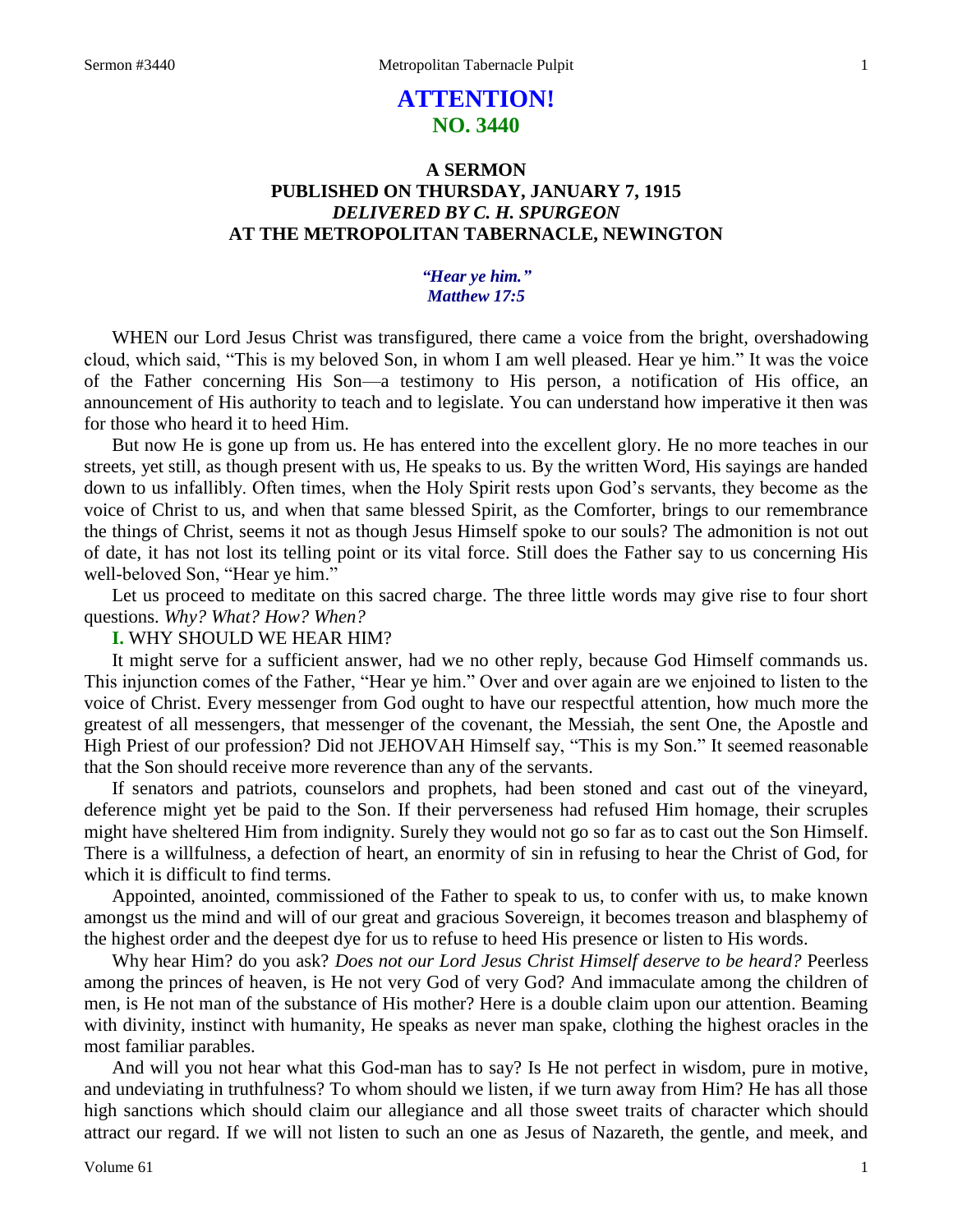lowly, yet the truthful, the honest, and the brave, to whom will we ever lend an attentive ear? O sons of men, there was never mentor or orator so worthy of your regard as Jesus Christ. Never philosopher who had such maxims to deliver, or such mysteries to unfold as this man—the Son of God—the Incarnate Wisdom.

Why will you not hear Him, when *the message He has come to communicate concerns yourselves*, your present and future welfare, your most solemn interests? The tidings He brings are, indeed, laden with ten thousand blessings for us, if we will but incline our ear and hearken to them. He comes to redress our grievances, to retrieve our disasters, to redeem our souls, to secure our prosperity, to effect our salvation.

As an Ambassador from God, He comes, not to treat upon small matters, to settle petty disputes, or to advise upon local or temporary affairs, but with supreme authority to show how sinful man may be reconciled to his Maker, how the foul stains of transgression may be washed away, and scarlet sins become white as snow. He comes to tell us how we may escape the impending doom of hell and how we may attain an inheritance in heaven. To fit us for that high estate, and that blessed society, He comes to cleanse us from our corruptions and to endow us with a nature that is divine, and faculties that are suited to the celestial glory.

Such a message as this should enamor our very selfishness and constrain our ambition to regard it with favor. Hear ye him. O you sick and wounded, will you not listen to the physician? O you bankrupt debtors, will you not hearken to the jubilee trumpet that proclaims your debts paid and your forfeited rights restored? O you outcasts, wandering all forlorn, in climes uncongenial to your health, your peace, your homely joys, will you not heed the voice of a guide who comes to conduct you in safety to your fatherland?

O you despairing souls, He sets before you an open door. You famished poor, He invites you to a banquet—a banquet richly provisioned with all the dainties of eternal love. With such words upon His lips, such blessed news to bring to such needy creatures, our Lord Jesus Christ may well claim to be heard.

There is a further argument which ought to have thrilling force among full many of you, my hearers. *With what zest should we hear Him who profess to be His disciples.* Years ago some of us took His easy yoke upon our shoulders and we bless His name it has never galled them, neither are we weary of the load. He is our Master and our Lord, and if He be so, surely our proper place is at His feet. It is an ill thing of us, and untruthful, if we call Him Master, and yet will not believe what He teaches.

If we say to Him, "Rabboni," and yet turn aside to hail some fellow-creature—be he a noted saint long since dead, or a party leader who still survives among us, as our captain and commander-in-chief. If Peter be our master, let us call him so. If Calvin be our master, let us call him so. And if Wesley be our master, let us call him so. But if we be disciples of Jesus, then let us follow Jesus and follow Him with other men only so far as we perceive they followed Christ. Hear ye *Him*, O you disciples, if you be His disciples.

Will you enlist as His soldiers and shrink from His lead? Will you engage to be His servants and yet violate His orders? Will you who declare that He is your Chieftain and wear His uniform, cede your homage to other masters? Nay, by all that is honest and just, pure and comely, and of good report, the shame would fester in every believer's conscience. You call Him, "Master and Lord," and you say well, for so He is, but prove yourselves to be truly His disciples by hearing Him.

To the rest—(I am grieved at heart that I should have to speak of "the rest," but we know there is such a remnant here)—to those who are not His disciples, there is an argument, that if it tell not now, will tell hereafter. You must hear Him in the day of grace, or else *you shall hear Him in that day of judgment* and perish forever. Do you refuse to hear Christ? There are not any tidings of mercy to be heard elsewhere. "See that ye refuse not him that speaketh, for if they escaped not who refused him that spake on earth, much more shall not we escape if we turn away from him that speaketh from heaven."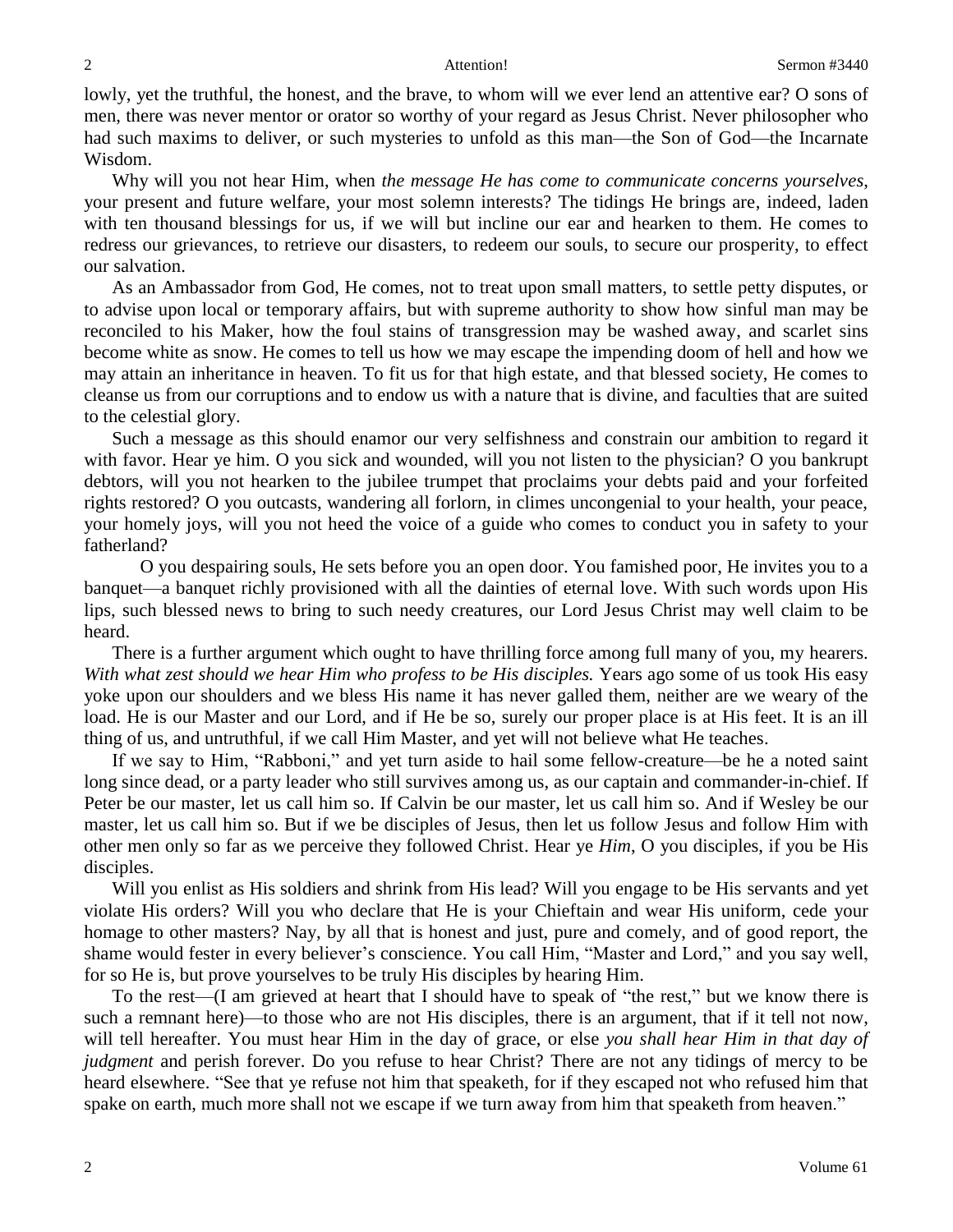O sinners, hear you the Savior's voice! O wanderers, hear your Shepherd's voice! O you dying, hear your Physician's voice! I will add, O you dead, hear you the voice of the great quickener, for the time is come that they that are in their graves shall hear the voice of the Son of man and they that hear Him shall live. "Hear ye him?"

Thus with general arguments suitable to all, and with special arguments suitable for those who have believed, and for those who have not believed, we leave with you a few of the reasons why.

Our second catch-word is—

### **II.** WHAT?

What are we to hear? "Hear ye *him*." There is much to hear concerning the person of Christ, the actions of Christ, the sufferings of Christ, and the offices of Christ, but the fullness of all revelation is embodied in Himself. Greater than the greatest sermon that was ever preached in the world, is the Word made flesh. He is the manifestation of God, the brightness of the Father's glory, and the express image of His person. Would you know God, you must know Christ. "He that hath seen me" (it is His own testimony) "hath seen the Father."

In the character of Jesus, the character of God is reflected with ineffable purity. The invisible God is in Him, made visible to men as far as the sense of faith can behold Him—infinitely farther than the natural senses can discern. The infinite can never be brought down to the level of our puny intelligence, so as to be comprehended by us, yet in the presence of Christ we are conscious of the infinite. It is palpable to us as a mountain that cannot be scaled, but under whose shadow we can find shelter.

And when we look to Christ and listen to His voice, we are as those who gaze on the vast ocean, in which, to our poor minds, the infinite is mirrored forth, for, as far as the vision can stretch, there is no bound, no shore beyond, and His words sound on and on like the mighty sea, through time that knows no limit and through eternity that has no end. He is the wisdom of God and the power of God.

Hear Him, then. Hear Him. Let His voice break on your ears as the music of the main, in that melodious anthem, "Come unto me, all ye that labor and are heavy laden, and I will give you rest." Or in that thrilling utterance, "I, if I be lifted up from the earth, will draw all men unto me."

Hear *Him*, I say, hear *Him*. As the sound of many waters, as the chorus of the waves, hear this, "God was in Christ, reconciling the world unto himself." View Christ as a child who must be about His Father's business and as a man who must work the works of His Father while it is day. Know Him as a teacher and a guide, mark His zeal to minister, and His devotedness to suffer. Then let poets sing of "Nature," if they please. Let them call it "the thin veil which half conceals and half reveals the face and lineaments of God," as some of them have done.

But let Christians bear me witness that the simple tale of Christ living among men, with which we delight to make ourselves more and more familiar, unveils the attributes of God in words and deeds of mercy and compassion, of patience and long-suffering, of sweet mindfulness and great marvel in such clearness as days of sunshine and moonlight nights could never teach you, though more than three-score years and ten of these revolving seasons should pass over your head.

But especially read God in the death of Jesus. Behold the divine justice gleaming there, for He wakens His sword that He may sheath it in the heart of the great Shepherd, and that the sheep may escape its keen edge. See there the love of God, who spared not His own Son. See all the divine attributes marvelously blended on the cross in the bleeding person of Jesus Christ, the only-begotten Son of the Father. Hear Him.

And now do you hear tell of Him as He goes beyond the stars and enters the pearl gate to take possession of His well-earned crown? Let us hear Him there and understand that He is able to save to the uttermost them that come unto God by Him, seeing He ever lives to make intercession for us. Hear the voice of His ascension, as it proclaims the justification of those for whom He died and rose again, and the assurance of the eternal perfection of all those for whom His blood was shed—"for this man hath perfected for ever them that are set apart, by the one sacrifice that he hath offered." Hear Him.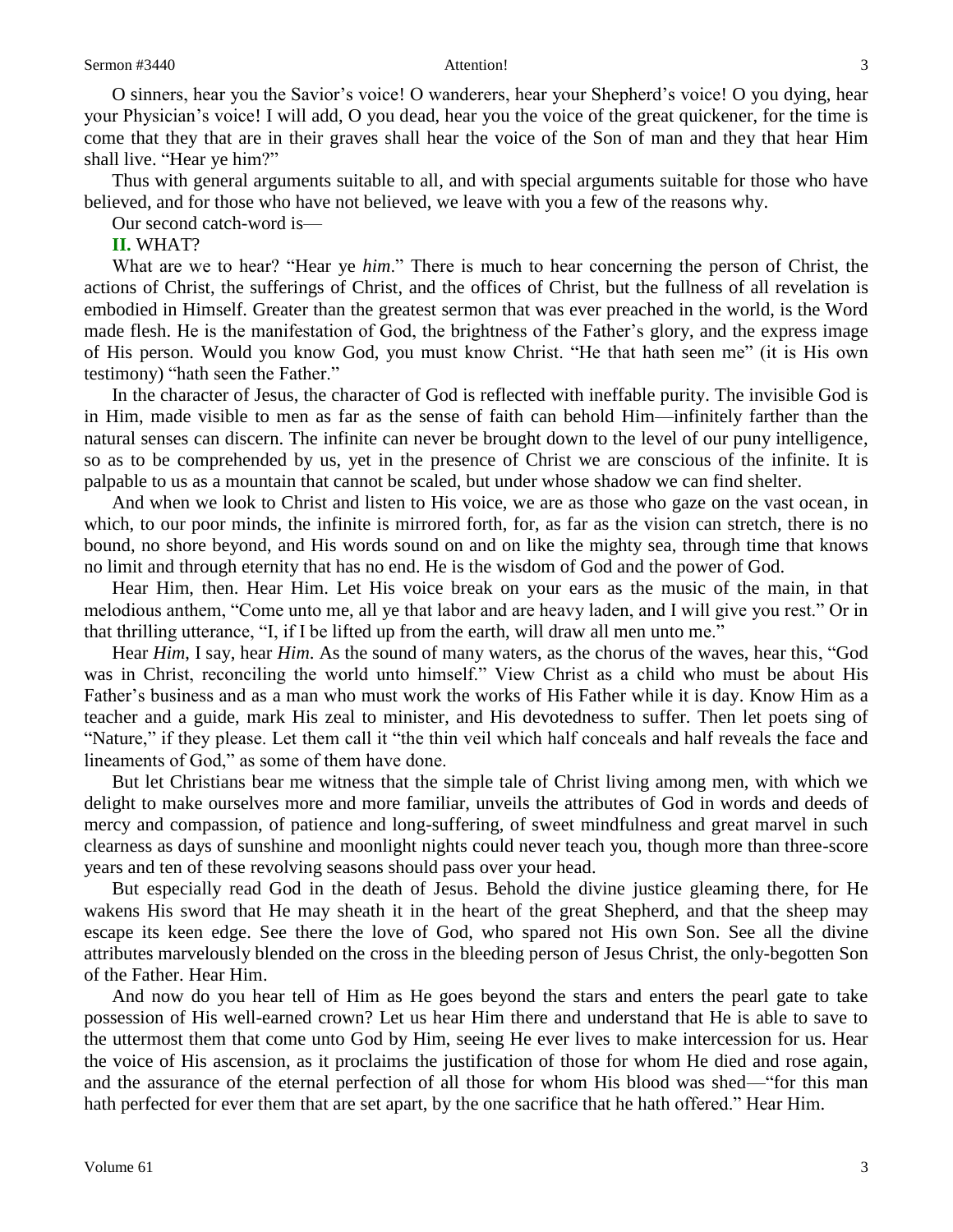His very person and everything connected with Him speaks with trumpet tongue. Hear what God says to you by Him. Oh! I wish that we were more attentive to the Lord Jesus Christ, but I am afraid many of us are very superficial in our considerations of our Savior. We do not labor "to comprehend with all saints what are the heights and depths." God speaks to dull ears. Though His accents are far more sweet than music when He speaks by Jesus Christ, yet a very large part of what God has thus said to us, many of you have not hitherto understood.

Let me remind you, dear friends, that the Lord Jesus has many forms of speaking—many varieties of utterance. Sometimes *He instructs*. He is a great didactic teacher and He has spoken by the mouth of His apostles, as well as with His own lips. The truths that were uttered in His name, like the miracles that were wrought in His name, have the impress of His sovereign authority. Hence that summary of Christian doctrine which Paul was inspired of the Holy Spirit to open up, was the plain result of the life of Jesus, a key to interpret what He said and did.

Did you read in the Gospels how He obeyed the Father? In the epistles you read of that obedience as a *righteousness imputed* to all who believe. Do you find in the Gospels a minute account of the Lord Jesus—the epistles will tell you that His death was a *propitiation* for our sins. Do the Gospels furnish you with proofs of His rising from the dead? The epistles will assure you that He was raised for our *justification*. Do you learn from the Gospels that He ascended up into heaven? The epistles will teach you that He ever lives to make intercession for us. We are bound to take our theology from the entire Scriptures.

Where, and when, and by whomsoever Christ speaks to us, let us hear Him. The well of theology undefiled is the Word of God. We err when we pin our profession to creeds of human devising. Creeds are exceedingly useful and I hope they will never be discarded. In fact, they never can be, for every man has a creed, whether he likes to think so or not. He has a consistent or an inconsistent one. But our creed must not be the dogmas of general councils, or the opinions of learned men, much less must it be the reflection of "modern thought," which is full of infidelity, but it must be the truths which we have received directly from the Word of God.

And surely, after reading controversies upon theology, one has often said, like David, "Oh! that one would give me a drink of the water of the well of Bethlehem, that is within the gate! Oh! that I could get a drink of the water from the wellhead—from Scripture itself" And you do well, my brethren, if your only Doctor of Divinity is Christ, and if He is your only body of divinity, for, indeed, was there ever any other body of divinity under heaven save Jesus Christ? Let my doctrine be what Christ taught. Let my reason for believing it be that He said so. Let me sit at His feet and learn of Him, and let Him be my authority. I shall want no better argument, if I gather my reason from the fact that He has declared it.

But the Word of the Lord is not always the voice of instruction, it is sometimes spoken in peremptory tones, *commanding us*. The Lord Jesus Christ has given many absolute injunctions to His people. Some there are amongst us—we grieve to confess it—who are not so fond of His precepts as of His doctrines. They will hear the preaching that sets forth the precious doctrines of grace and the sweet promises of the covenant with very great delight, as I hope we all do, but at the mention of the precepts and practical obligations, they are offended and afraid that there is more of a legal twang than of a Gospel tone in the sermon. Perhaps such fears have too often been justified.

At the same time, brethren, we should always be ready to suffer the word of exhortation and be as content to do for Christ that which He enjoins, as to get from Christ that which He freely bestows. That saying of the mother of Jesus to those who waited at the feast of Cana is good advice for us all. She said to the servants, "Whatsoever he saith unto you, do it."

Does Christ command separation from the world—separate yourselves and come you out. Does Christ command cross-bearing and going without the camp—take up your cross cheerfully and follow Him outside the camp. Does Christ command integrity of character and holiness of life—oh! that we might be blameless in the one and exemplary in the other. Does He command love, a kindly affection for the brethren and a practical benevolence towards all mankind—let us diligently cherish both.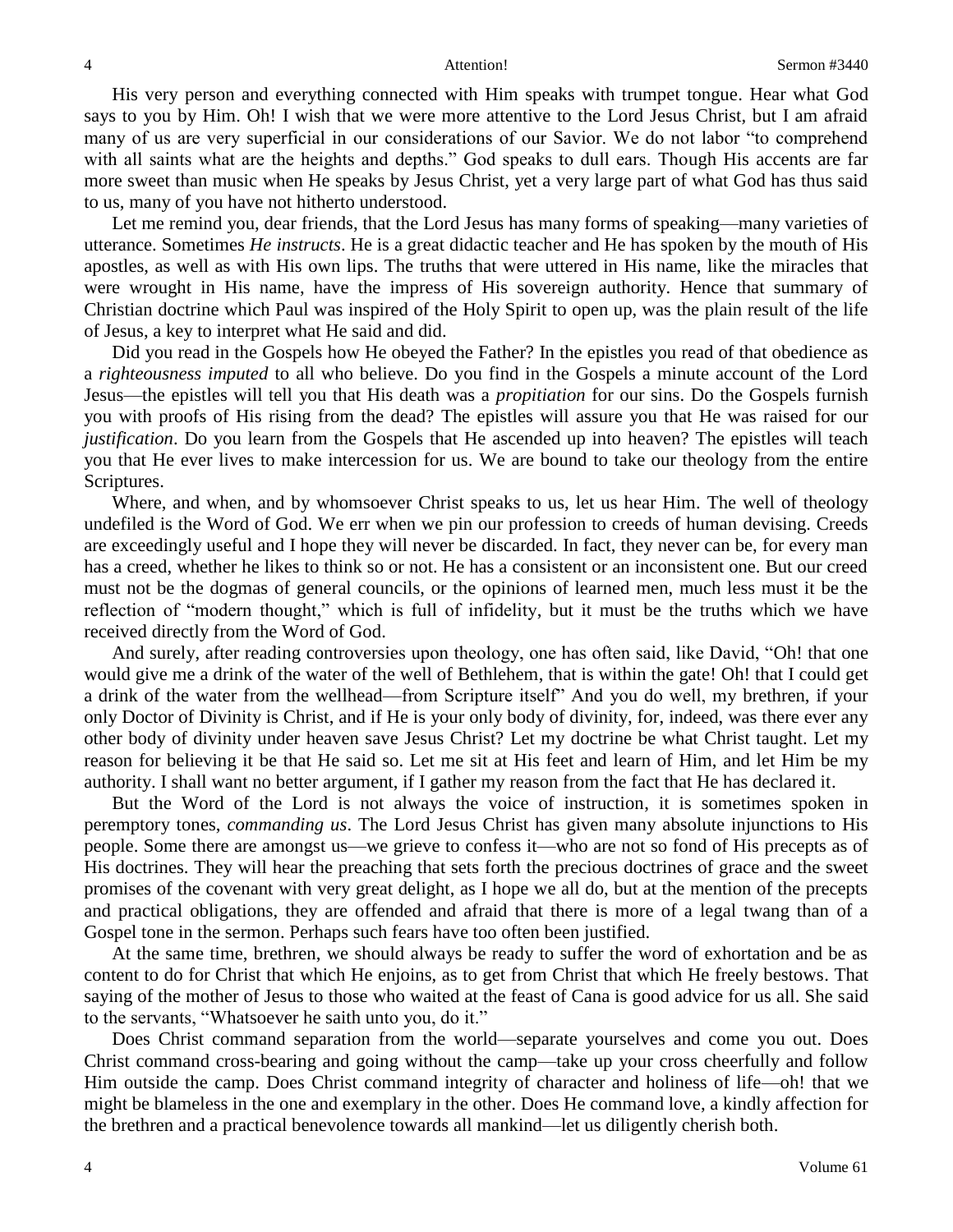Does He command us to forgive injuries, to show a peaceable disposition—then let us bear and forbear in advance of all the maxims of society, stimulated by the noble example of our Lord, and obedient to the law of His mouth. Do you call the blessed Jesus your Lord and Master? "Hear ye him." Heed His precepts, as well as listen to His doctrine.

Often, too, by way of direction, does our Lord speak to us. How wisely would our lives be ordered, did we simply and sincerely follow Christ's guidance. We often make glaring mistakes in trivial matters, because we fancy ourselves able to direct our own steps in plain, common paths. Many a man has gone straight through an intricate course, because he has prayed earnestly, and in answer to prayer he has found out the narrow channel between the quicksands and the rocks.

Yet on other occasions that same man has committed folly in Israel, because he thought it was fair sailing, and he did not want to take the divine pilot on board. Let us in all things, great or small, ask counsel of Christ, and when once we know His will, let us never have a second thought. It is not ours to reason or to question, but it is ours to suffer loss and endure reproach, if need be, when we have His orders.

The Christian's, like the soldier's, duty is to obey. Be it to do or to die, it is imperative that he lay his judgment at the feet of his commander. His judgment is never sounder than when he defers to his chief, demurs to nothing, and decides at the spur of prescript or prohibition. With His charge for your chart, be ready to hear His direction.

Nor is there any lack in another particular. Full often, blessed be His name, Christ gives us the *word of consolation*. Unhappy are those disciples who turn a deaf ear to these sweet refreshments. We do know some who are so sickly and depressed in spirit, that "their soul abhorreth all manner of meat, and they draw nigh unto the gates of death." "My soul refuseth to be comforted," says the Psalmist, and there are persons in that pitiable condition.

But dear friends, when Jesus deigns to comfort, surely it is wise to obey the injunction, "Hear ye him." Why, if I could not believe the promise of my father, or the promise of my brother, yet must I believe the promise of my Savior. He cannot deceive. He would not speak flattering words. It were not possible for Him to buoy me up with specious consolations, showing me the bright side of the picture, and veiling the darker shadows. Oh! no. He has said Himself, "If it were not so, I would have told you."

He is perfectly ingenuous in what He says. He conceals nothing which is profitable for us to know. He is Himself transparent truth. When He says to me—to you—"Let not your hearts be troubled! Ye believe in God: believe also in me. In my Father's house are many mansions," shall we not dismiss our fears, renew our hearty confidence in Him, believe in the many mansions, and look forward to them?

And if He says to us (as He does), "I will never leave thee, nor forsake thee," if He declares, "I give unto my sheep eternal life, and they shall never perish, neither shall any pluck them out of my hand," should we not ground our full assurance on His simple assertion? Are we to question what He affirms because it seems too good to be true? May it not remind us of that famous speech of the Lord by the mouth of His servant Isaiah, "As the heavens are above the earth, so are my ways higher than your ways, and my thoughts than your thoughts."

Oh! bow your ear, you mournful one, disconsolate as you are, I marvel not that you do refuse earthly sedatives, but I wonder much that you should deny yourself these heavenly restoratives. The oil and wine that Jesus brings must be healing and healthful. The ointment that He puts upon you will not aggravate your sores, but will cure your malady. Yield yourself to His generous treatment. The spirit of Christ never comforts unwisely. Rejoice that He has given the Spirit and still speaks by the Spirit unto the mourners in Zion.

I might linger over these and kindred reflections. When our Lord speaks by way of warning and bids you, "Flee from the wrath to come," hear you Him. When He speaks by way of exhortation or of invitation, saying, "Come unto me all ye that labour and are heavy laden, and I will give you rest," then, "hear ye him." If His tone should seem somewhat severe to your souls, and your flesh should revolt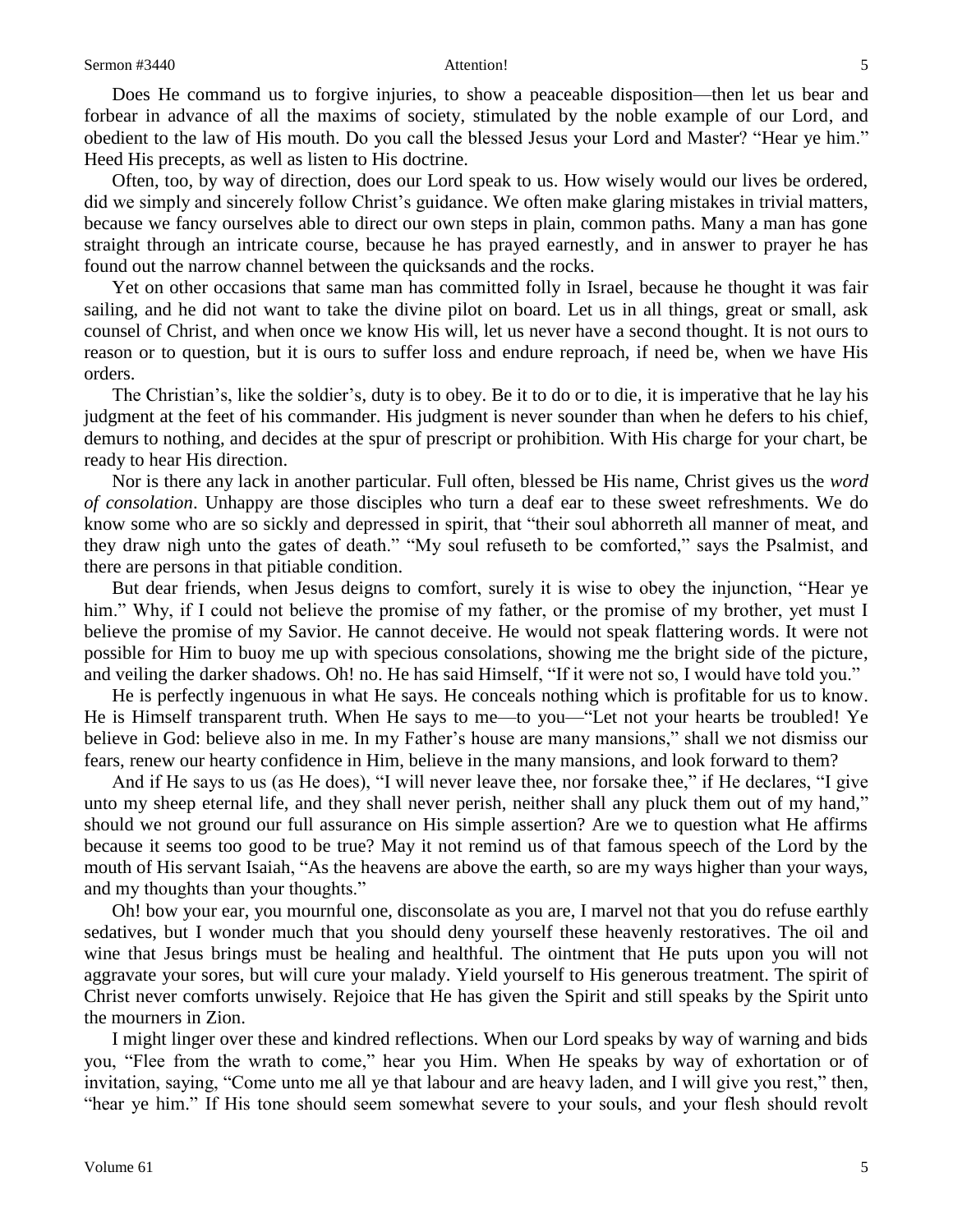against it, yet, "Hear ye him." His lips are as lilies, dropping sweet-smelling myrrh, always sweet smelling and healing like the myrrh.

Oh! regard Him. Catch His faintest accents. Treasure His words. Take your tablets and write down what He says, but let your tablets be your heart's best flesh, made soft by the power of the regenerating Spirit. Pray the Holy Ghost to write upon your souls, to carve deeply upon your hearts, all that Jesus Christ may speak to you. This is what we would have you hear. "Hear ye *him*."

The third word about which some remarks were to cluster was—

### **III.** HOW?

How shall we hear Him? We have shown you that He speaks in the Word of Scripture, that He speaks through His sent servants, that He speaks by His Holy Spirit to the hearts of His people. How shall we hear Him, then? Undoubtedly it becomes us to listen *with devout reverence*. Let us revere every truth of Scripture, for the sacred authority with which it comes to us.

Every rightly constituted mind must feel shocked at the way in which certain parts of God's Word are treated by the thoughtless, as well as the profane. I believe, brethren, that the habit of trifling with the minutest detail of God's house is very sinful. I know that it has led to much mischief in the church of God.

I remember hearing a minister speak of the controversy about baptism with palpable levity. It made me shudder when he said that for his part, he did not care two cents about baptism. Is there not a baptism of the Lord's commandment? Some sort of baptism there is, at any rate, which Christ has enjoined. God forbid that I should scoff at it.

Where is your loyalty to the Son of God, if you rudely snap your fingers at any ordinance He has appointed? You that hear may account it of no consequence, but He that declared it to us well knew its profound importance, for He said, "Whosoever, therefore, shall break one of these least commandments, and shall teach men so, he shall be called the least in the kingdom of heaven."

You have coined a new proverb to supersede the old statutes. "There are no sects in heaven," you inform us. Then, having forged a text, you supply us with a commentary. "These points are really nonessential," you tell us, "it would promote love and concord utterly to ignore them." Nay, sirs, but the *points* of which you speak so lightly are not mere specks on the horizon—they are more like lights in the firmament of the heaven to divide the day from the night—let them be to you for signs and for seasons.

"They are not essential for salvation," says one. Be it so, and yet they may be essential for approbation, I reply. As a servant, "Will you willfully offend because the penalty is to be reproved, not to be discharged? As a pupil in the school of Christ, will you violate His laws, because you will only be put to the bottom of the class, and no one supposes you will be expelled from the school? Has it come to this with you, professing Christian, that to escape from hell is the only thing you care about? Are you of so mean, so beggarly a spirit, that, provided you get saved, it is all you are concerned about?"

Dear friends, after we are saved, it is essential to the peace of our conscience that we search the Word of God to know the will of Christ concerning us, and that in every particular, as far as we are able, we endeavor to do His will. You may err through ignorance, not knowing that you are doing wrong. That is a sin, a sin concerning which Christ says that you shall be beaten with few stripes. But it is an aggravation of sin when a person does not wish to know His Lord's will, nay, refuses to inquire, and thinks it quite unimportant—for such willfulness the servant, to use our Lord's own words, "shall be beaten with many stripes."

God save us from the censure, as well as the penalty of that transgression. Never treat with levity any text of Scripture. Never suppose that, because the truth is considered small by the men of your generation, that it is, therefore, inconsiderable in the eyes of Him who rules throughout all generations. The sweepings of the lapidary's shop, where diamonds are polished, are precious—how much more should each member of the whole church be jealous of every minute particle of truth! Small errors are the seedlings from which gigantic heresies spring up. The more accord with the mind of Christ there is in the individual disciples of Jesus, the more concord there will be in the visible church. Unity is not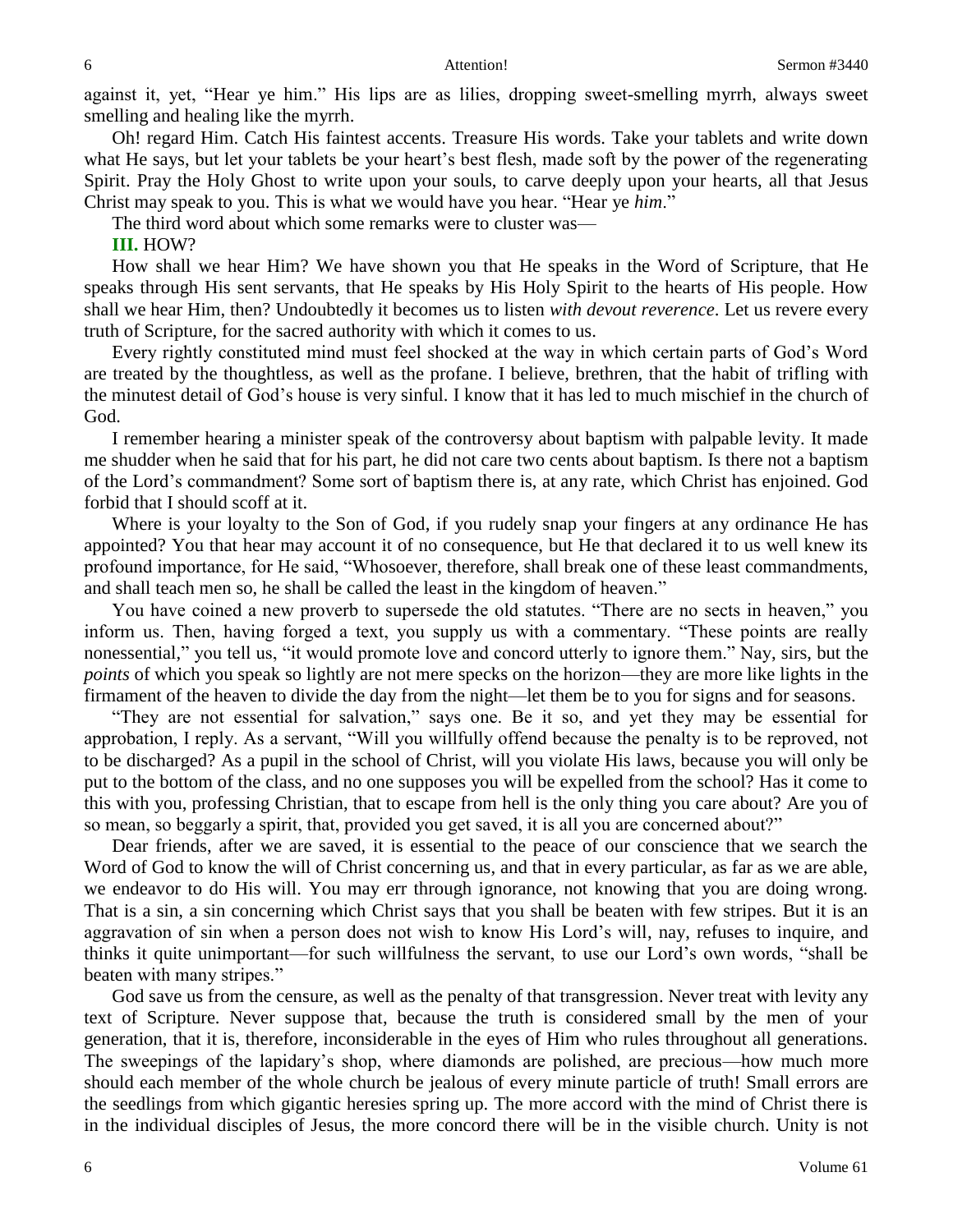promoted by endorsing one another's faults, but by conspiring with one another to maintain the Master's statutes.

*Let us hear believingly*. Some are troubled with doubts and fears, and others foster them as if they were accessories to faith, and proofs of a ingenuous disposition. We have heard from the philosophic side that there is more faith in doubting than in crediting the revealed Word. Really, such cant I do not care to quote. The marvel is that it gets currency for an hour. The class of doubters we have abroad in the present day may well be always declaring that they are honest, since there is so much reason to suspect the honesty of their doubts. And then there are Christian people who think it a commendable humility and an excellent feature of experience, to entertain doubts, to make a profession of fears, and to cast reflections on "the full assurance of faith," as though it were presumptuous and unbecoming.

From the tone of their conversation you might infer that the promise of the Gospel is to him that doubts and hesitates to show his allegiance, rather than to him that believes and is baptized, that he shall be saved. The new birth is a grave subject to their thinking. It fills them with terror, instead of inspiring them with hope. But their morbid views are all wrong, my brethren. What Christ has said is true, infallibly true. It is not to be lightly questioned, but implicitly relied on. Be it ours to accept from His lips whatever of teaching, of consolation, or promise He may utter.

And let *us hear Him expectantly*, with the full assurance of hope, knowing that He is faithful who has promised. Especially in the matter of prayer, let us encourage the utmost confidence that He will hear us. Have you not caught yourselves sometimes telling of the remarkable answers you have obtained, as if it caused you the greatest possible surprise that you should ask and receive? Meet and right it is, my dear brother, that you should relate what God has done for you, but is it quite right for you to express astonishment that He has fulfilled His own engagements? Should it be accounted strange by God's own children that their Father keeps His word? Are His oracles so equivocal, that when they are literally fulfilled, we lift up our hands in blank amazement?

Not so, beloved. Better far the saying of that aged Christian woman, who, when she heard a young disciple relate the answer he had got to the prayer he had offered, and finish up his story with the exclamation, "Wasn't it surprising!" replied, "No, it is just like Him." As it is His wont and custom to keep His word, let us always hear Him expectantly.

And let me charge you, beloved friends, that you take heed by the power of God's Spirit always to *hear Jesus Christ obediently*. There is a way of hearing that is worse than not hearing at all. Who are so deaf as those that will not hear? or hearing, will not obey? How often has the Lord called some of you and yet you have not come to Him? Though He has taught you much, you have not learned anything. Though He has exhorted you many times, you have not stirred. Though He has frequently warned you, you have taken no heed.

Oh! that we obeyed, instantly obeyed Him, scrupulously obeyed Him, universally obeyed Him inquired and ascertained His will, with an eagerness to do His bidding. Fain would I be like a cork upon the waters, that feels every breath of the wind and every rise of the wave—not like some great steam vessel, that needs a storm to make it roll. Would to God we were delicately sensitive to the mind of Christ, like the photographer's sensitive plate that catches the image as it passes and permanently retains the reflection, so that when Jesus Christ's perfect image comes before our soul, it might be there stamped upon us to abide uneffacedly evermore.

Oh! my dear brothers and sisters, ponder this pensively. Pray over it privately. Ask yourselves personally, are we all thus hearing the Lord Jesus Christ? Come to close quarters—let us put it pointedly—are any of you living in habitual disregard of your Lord's will? If so, you are unhappy, I know you are. You cannot be happy until you come and yield yourself up to Him. What is the true posture of a servant but to wait his master's beck and bidding? Where can you expect to know the sweetness of Christ but in owning Him as your Lord, and yielding your souls in allegiance to Him?

Cry to God, then, for cleansing from the errors of the past. Invoke His help to make your obedience complete, now and in days to come. We know we are not saved by *our* obedience, we are saved already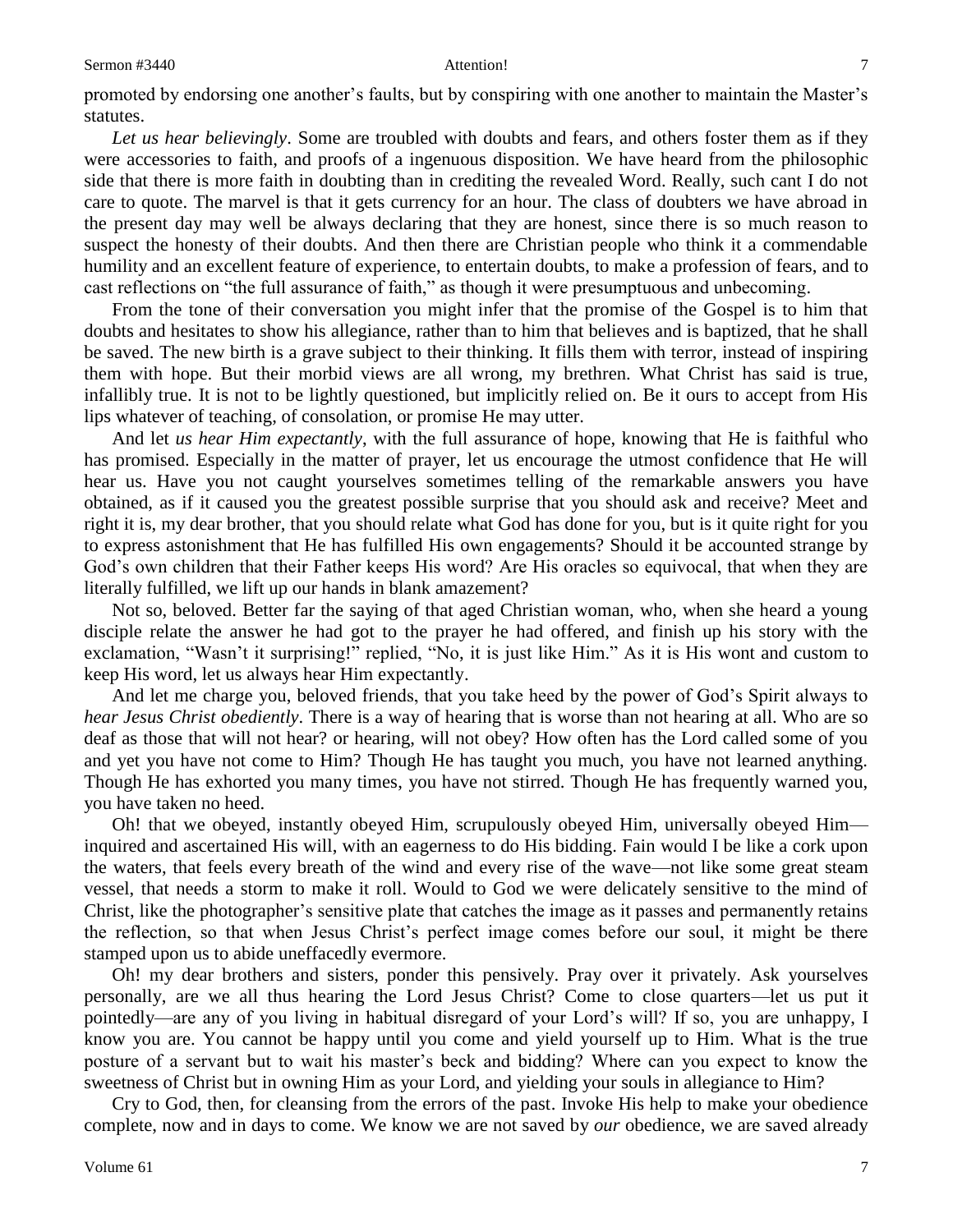by *His* obedience, but for the love we bear His name, what was our gain, we count our loss, and we desire to render ourselves as living sacrifices unto Him, which is but our reasonable service. Thus let us hear Him.

I beseech you, you who listen to me from Sabbath to Sabbath, never to take aught of your beliefs from my sermons unless you can verify them from His sayings. I would cheerfully blot out from your recollection every dogma that has no authority but my own. I would urge you to give it like chaff to the wind. Let your soul be established upon the truth as it is in Jesus. "Hear ye him." Whatever He says, accept beyond appeal. Let that be your postulatum and your ultimatum, the beginning of your confidence and the end of all your controversy.

Should Christ's teaching take you out of our connection, or out of any association where you now are, never mind, follow it. Through floods or flames, if Jesus leads, follow His guidance. Don't be foolish enough to take up with impressions that are merely of the flesh. Don't be forever changing and shifting with the currents of opinion. Don't have windmills on the brain. Read well, mark, learn, and inwardly digest.

Having done so, if nobody in this world beside yourself professes to believe the truth that Christ has taught, believe it all the more intensely. Be concerned that so much dishonor should be done Him by so many being in ignorance or error, but be concerned to honor Him yourself by holding that truth firmly which others overlook or despise.

"The Bible, and the Bible alone," said Chillingworth, in that oft quoted opinion of his, "is the religion of Protestants," but I am afraid it is hardly a fact. It ought to be true and it would be true, were we true to Christ. It is the professed religion of Christendom. The Word of God applied to the soul by the eternal Spirit becomes to us the voice of Christ, and we desire to hear it. God help us to hear it.

One more question remains to be answered.

**IV.** WHEN?

When shall we hear Him? The reply must be, *Evermore*! Hear Him when you begin your Christian career. "Hear, and your soul shall live." "Faith comes by hearing, and hearing by the Word of God." It is the hearing of Him that quickens the soul. "Incline your ear," says He, "and come unto me; hear, and your soul shall live."

Nor are we to give up hearing Christ after we have found life in Him. We are to continue still learning of Him. We shall never grow so wise that we do not need Him for a teacher. We shall never be so experienced that we can find our own way and no longer need Him as a guide. We shall have to keep on hearing Him when our locks are grey and our age is reverend. When we are on the banks of Jordan, and our feet almost tread the hallowed soil of the border land, even then, brethren, we must still hear Him.

And then across the river His voice will greet us. We shall forever hear Him in the upper skies. The great matter, however—great because it presses so heavily on our present interest and our future destiny—is that we hear Him *now*. "*Today* if ye will hear his voice, harden not your hearts, as in the provocation, in the day of temptation in the wilderness, when your fathers tempted me, proved me, and saw my works forty years."

May we have grace to hear Him now. If we do not hear Him now, speaking with the voice of mercy, tomorrow we may hear Him say, "I never knew you." It would be a terrible hearing that, "Depart from me, ye workers of iniquity!" The thunder of those dreadful words will be everlasting. May God, of His infinite grace, save us from hearing the dreary sentence of the Judge by enabling us to hear now the cheery welcome of the Savior.

And do you not think, dear friends, it would be well that believers should have a special time for hearing Christ every day? Might you not mark off a quarter of an hour in the day for hearing what God the Lord shall speak? In the middle of London, amidst all the din of traffic, the sweetest chimes cannot be heard, they are drowned. But that same music, when other sounds are hushed, will be extremely pleasant.